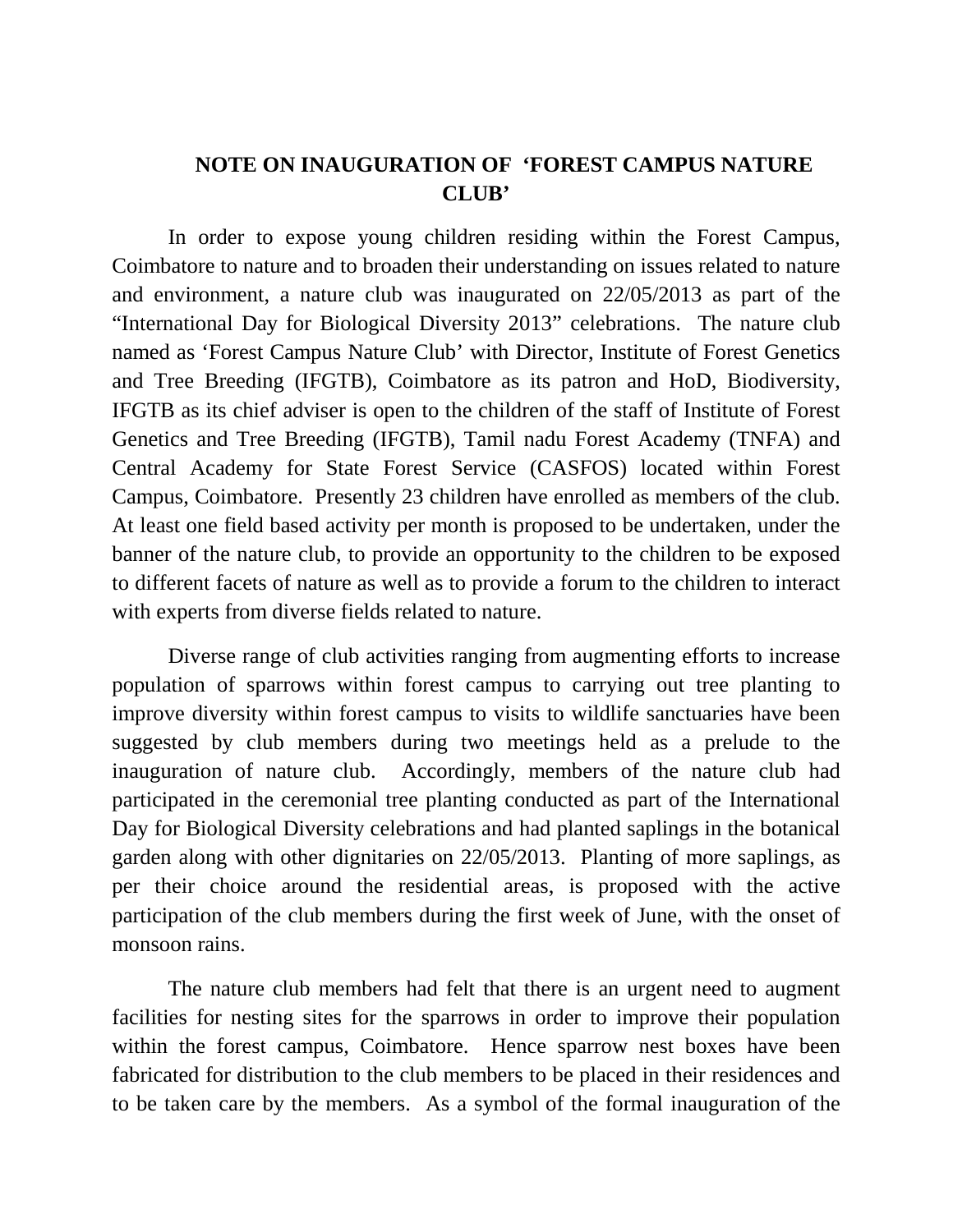Forest Club Nature Club activities, Dr. E. J. James, Officiating Vice Chancellor, Karunya University, Coimbatore and Chief Guest of "International Day for Biological Diversity 2013" celebrations at IFGTB handed over the sparrow nest boxes to the club members.



Members of the Forest Campus Nature Club planting trees in the Botanical Garden as part of International Day for Biological Diversity – 2013 celebrations.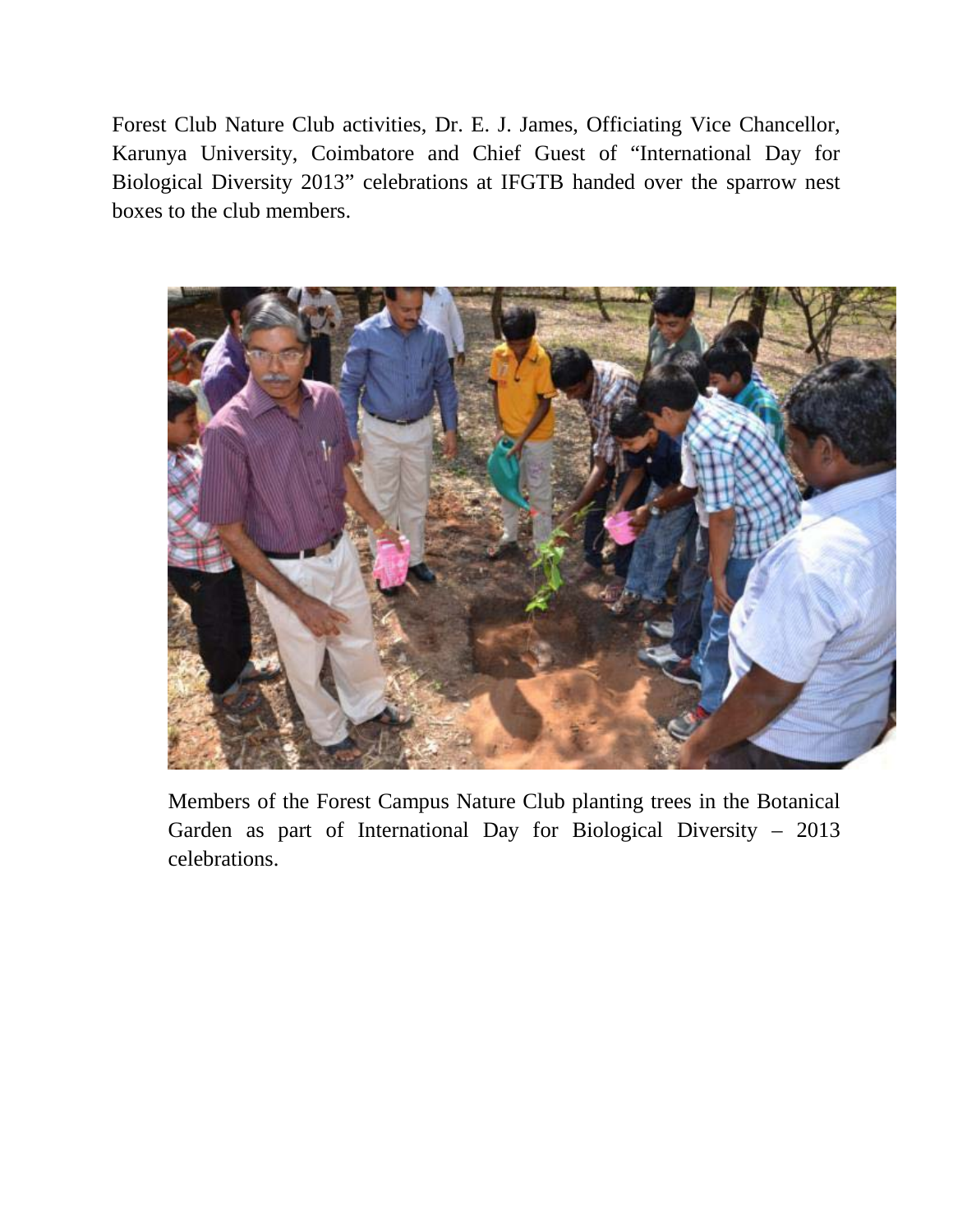

Members of the Forest Campus Nature Club with the tree sapling planted to inaugurate their club activities during International Day for Biological Diversity – 2013 celebrations on 22/05/2013.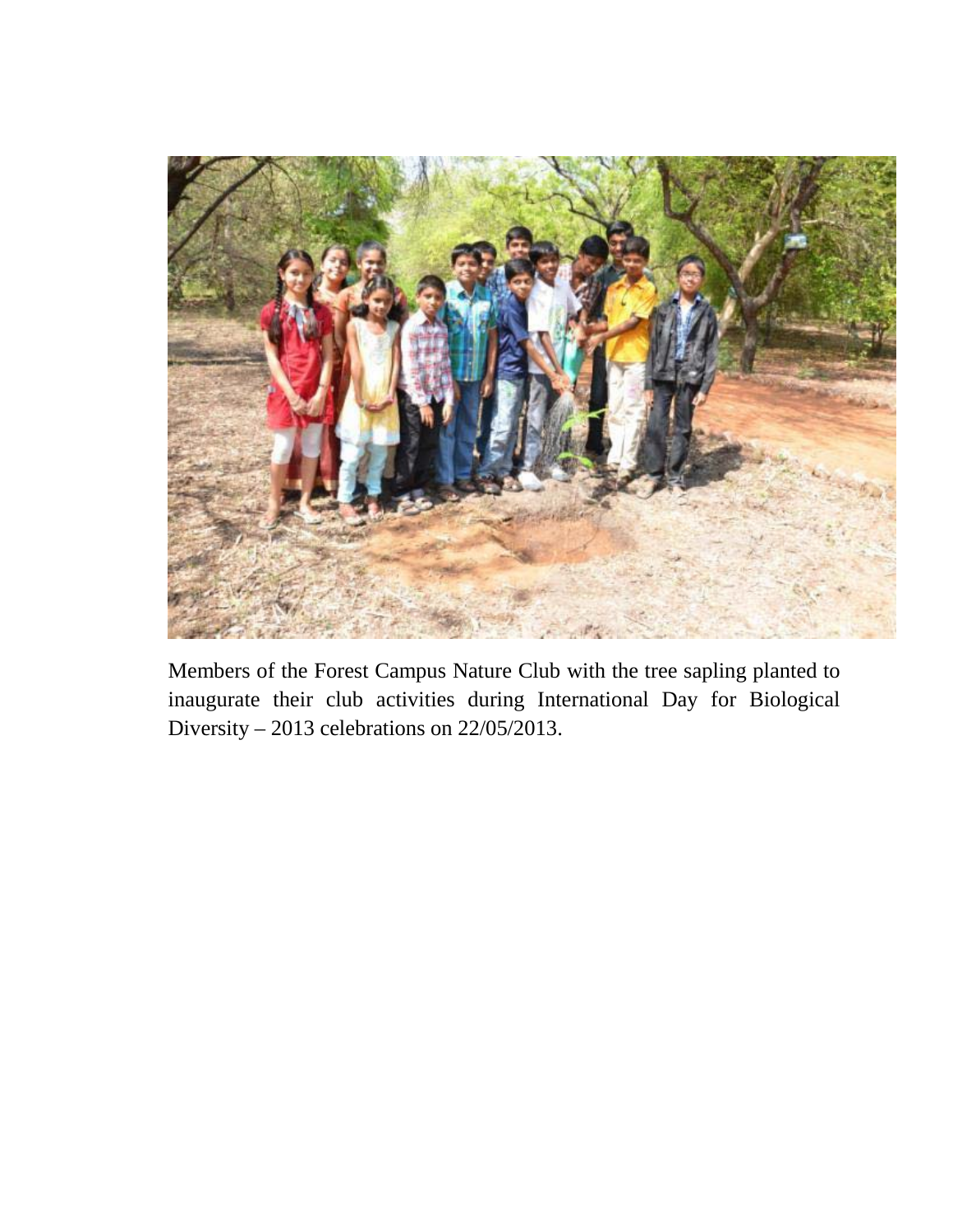

Members of the Forest Campus Nature Club along with other dignitaries of International Day for Biological Diversity – 2013 celebrations.